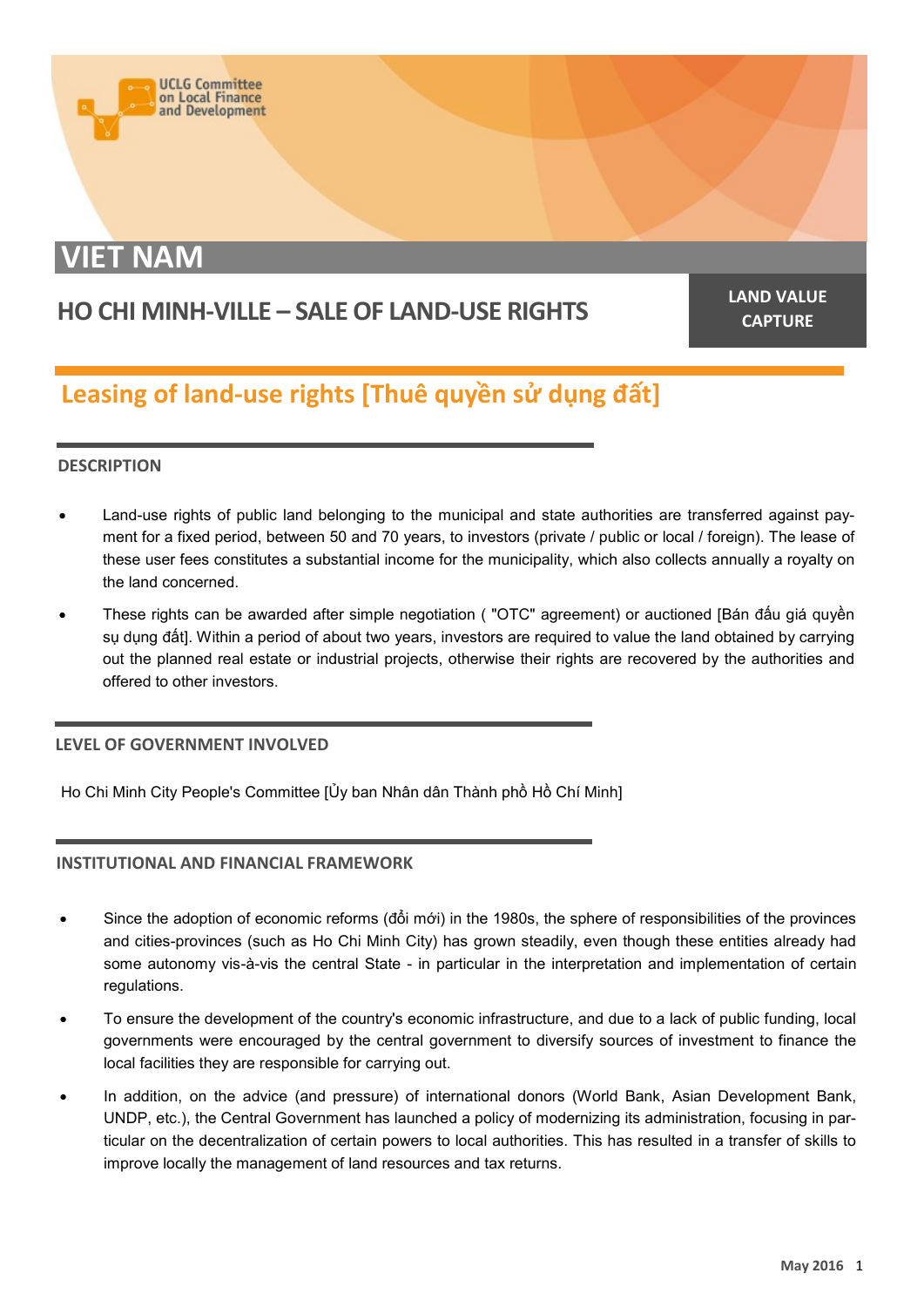#### **INSTITUTIONAL AND FINANCIAL FRAMEWORK**

- The recognition of land use rights in the framework of the land law of 1993 (and the possibility of renting, mortgaging or transferring them) on the one hand, and the modernization of local taxation in 2003 with the promulgation of a new law on the other hand, allowed the provinces, and in particular the provincial cities with a "special status" like Ho Chi Minh City, to collect new tax revenues based on land yield and land transactions («land and housing tax», «land rent», «land use right transfer tax», «registration fee», «land use levies»).
- Although revenues from the lease of public land use rights are not dedicated to a particular objective, these funds contribute to the municipal budget and are indirectly reinjected into the realization of urban (economic or social) infrastructures.

#### **TRACK RECORD OF THE USE OF THIS INSTRUMENT**

Prior to the promulgation of the land law of 1993, land was allocated (free of charge) to public enterprises, based on the decision made by the authorities, in order to carry out the planned constructions.

The promulgation of the Land Law of 1993 opened up the possibility for public sector companies, as well as for the private sector, to lease rights to use public land to develop real estate (residential, commercial, tourist) in compliance with the land use and construction plans and for a fixed period. The lease of these rights is determined after negotiation and on the basis of an arrangement (which is not expressly advertised) between the public authorities and the investor / promoter. The law also allows the latter to use the land-use rights that it owns as collateral to obtain a loan from a state bank or a local commercial bank.

The 1993 legislation liberalizing the land market, combined with the first law on foreign investment of 1987, also made it possible to involve foreign private capital in the production of cities. At that time, foreign investors were invited to form joint ventures (JVs) with Vietnamese public enterprises for the realization of a real estate or industrial investment project. In this type of assembly, land plays a central role, since the Vietnamese partner brings land use rights (which is the capital injected by the local partner).

With the promulgation of the land law of 2003, foreign investors were able to have direct access to the lease of land-use rights, without necessarily being obliged to form a joint venture with a local partner. But the cost of access to land is high and the location of land is often of little interest to foreign investors. This new law retains the previous legal arrangements on leasing land-use rights, ie those between public authorities and investors / promoters (private / public - local / foreign) which nevertheless leads to abuse and misappropriation. On the other hand, it introduces the creation of a land development centers. The one in Ho Chi Minh City, created at the end of 2003, is one of the first ones in Viet Nam. Its mission is to acquire land plots on behalf of the municipality, to indemnify their occupants and to obtain land-use rights and then to lease them (by arrangement or by auctioning) to investors / promoters.

#### **OUTCOMES**

As of 2004, with the application of the decree on the collection of taxes and charges on land resources (No. 198/2004 / ND-CP - "land use money" [tiền sụ dụng đất]), The share of revenues perceived from the management of the municipality's land has steadily increased. In 2010, land revenues accounted for 28% of Ho Chi Minh City's total income (about \$ 510 million).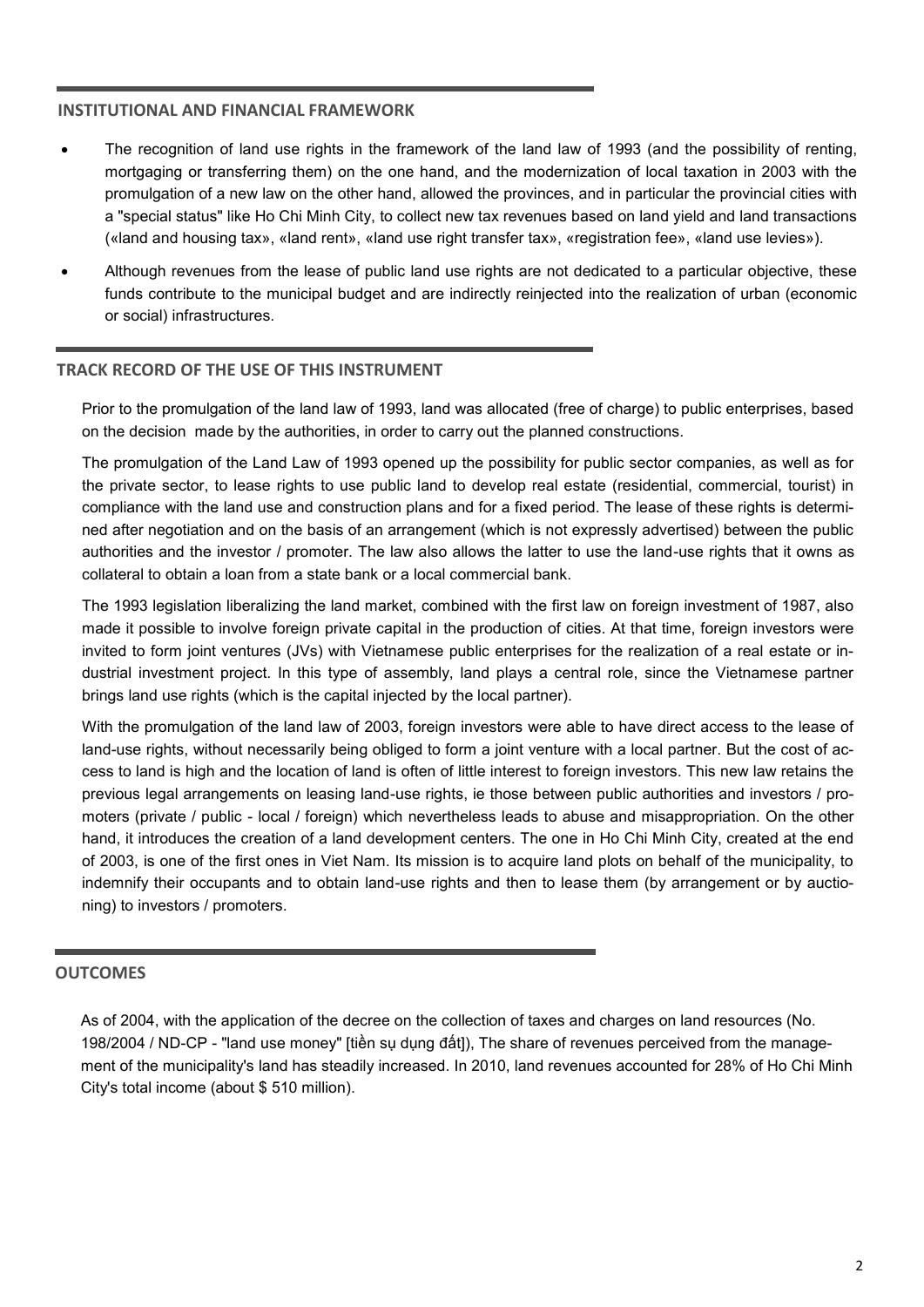#### **OUTCOMES**

However, these revenues are based on the health of the land and real estate markets, the number of transactions, and the value of goods in the market. In 2012, due to a slowdown in the construction market and a decline in land and real estate prices, the municipality recorded a significant decline in land revenues, while at the same time the intergovernmental transfers from the central government were dwindling. This decline in tax revenue is only the translation on the ground of the stop of a number of major real estate projects such as the construction of the "Saigon One Tower" in 2012, that was located on land considered a "prime lease plot" that could constitute a significant rent for the municipality.

Income from land is far from sufficient for the city to be able to finance by itself the construction of its economic and social infrastructure. In addition to state subsidies, Official Development Asid and more recently publicprivate partnership arrangements are the main sources of financing for urban infrastructure.

#### **STAKEHOLDERS INVOLVED**

Within the Ho Chi Minh City services, three stakeholders are directly involved: DONRE (Department of Natural Resources and Environment) responsible for drawing up land use plans and granting land use rights; The Department of Finance (DOF) responsible for collecting taxes and royalties; And the Land Development Center (under the direct supervision of the DONRE).

The latter's role is to develop the land recovery program (identified by the DONRE) for land that is not yet allocated to the investment projects, and to acquire the land in question. To date, this Land Development Center does not have a real estate park yet, has no financing capacity to constitute land reserves, and has no right to negotiate the cost of land charges with the owners, as negotiations are being conducted by the municipality. Its functioning is still imperfect (or even blocked), since its financial resources to acquire land are limited. Some of the parcels acquired by this center are used for public purposes, the remainder being auctioned to contribute to the municipal budget.

Local and mainly public or semi-public investors are privileged actors. Being close to municipal services (at least to some agents) they have access to strategic information, and they can acquire well-located land while negotiating the amount of land-use rights. Although foreign investors / developers can lease land use rights with the same terms and conditions as local investors (ie over a period of 70 years since the promulgation of the new land law in 2013), they prefer to set up joint ventures with local partners to facilitate their relations with the administration and override the « red tape ».

"Buyers" (individuals buying recently-built real estate) constitute a major group of stakeholders. They are the ones who pay the taxes on transactions when buying real estate and pay annually a real estate / property tax. The amounts of these taxes are often underestimated because the selling prices of real estate products are also underestimated (the transactions declared before a notary are underestimated in relation to market prices; the role of the notary is currently limited to validating the transaction and the notarial deed does not constitute a binding document).

The municipality is the main beneficiary of this tool, yet its implementation has a cost: 1 / forced use of the land resource (it is a finite resource which gradually diminishes and the rent of land-use rights leads to a high consumption of this resource); 2 / high acquisition costs (Ho Chi Minh City still has "cheap land" reserves, ie agricultural land that the municipality can still acquire, but these reserves are not ideally located as they are not connected to Infrastructure). The municipality may acquire land already serviced or occupied (by housing or economic activities) but commit in these cases to conduct compensation procedures (compensation and rehousing) which can be very expensive if the occupants can prove the legitimacy of their use of the said land.